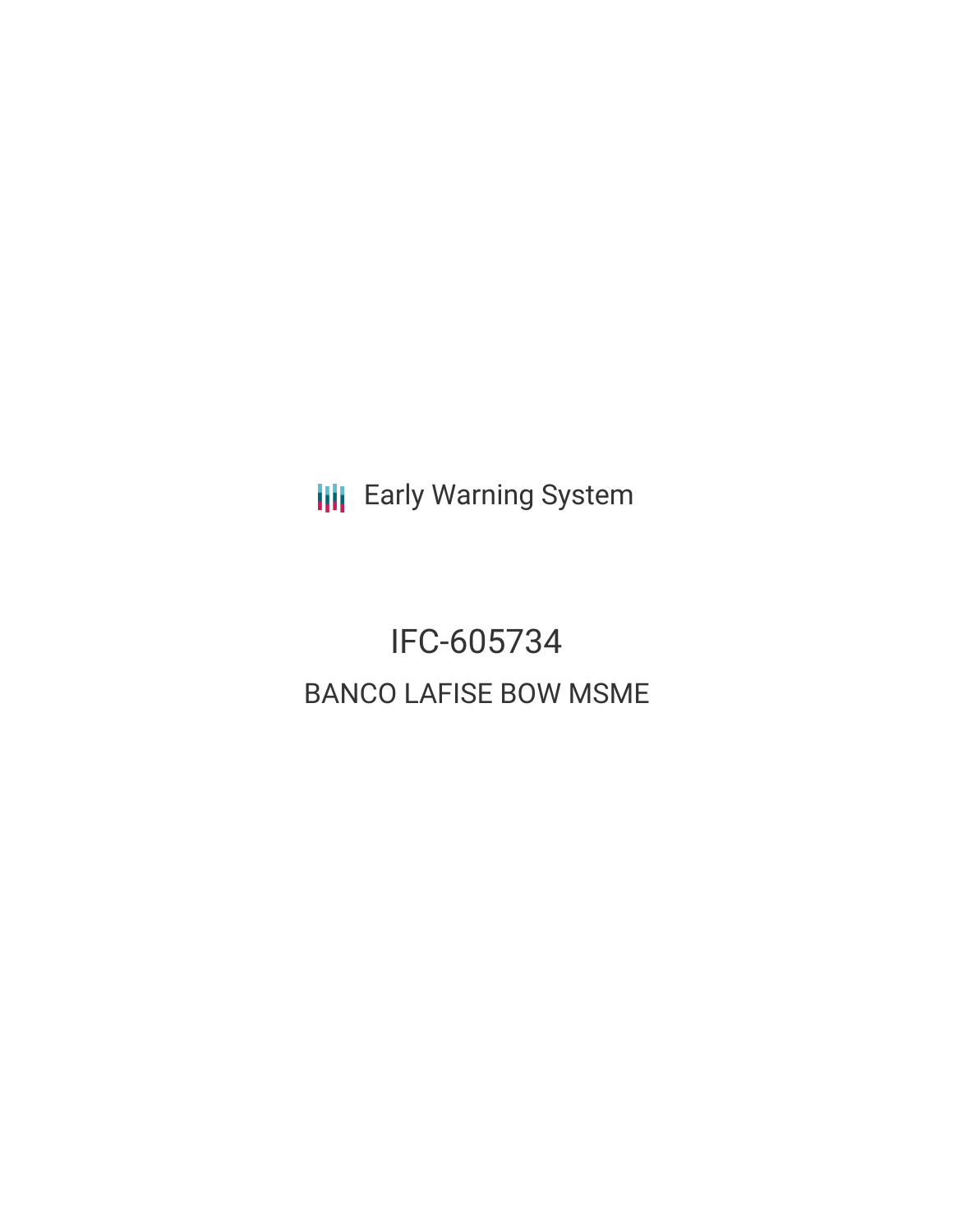

## **Quick Facts**

| <b>Countries</b>               | Honduras                                  |
|--------------------------------|-------------------------------------------|
| <b>Financial Institutions</b>  | International Finance Corporation (IFC)   |
| <b>Status</b>                  | Active                                    |
| <b>Bank Risk Rating</b>        | С                                         |
| <b>Voting Date</b>             | 2021-02-08                                |
| <b>Borrower</b>                | <b>Banco LAFISE</b>                       |
| <b>Sectors</b>                 | Industry and Trade, Technical Cooperation |
| <b>Ring Fence</b>              | Small & Medium Enterprises, Women         |
| <b>Investment Type(s)</b>      | <b>Advisory Services</b>                  |
| <b>Investment Amount (USD)</b> | $$0.56$ million                           |
| <b>Project Cost (USD)</b>      | $$0.56$ million                           |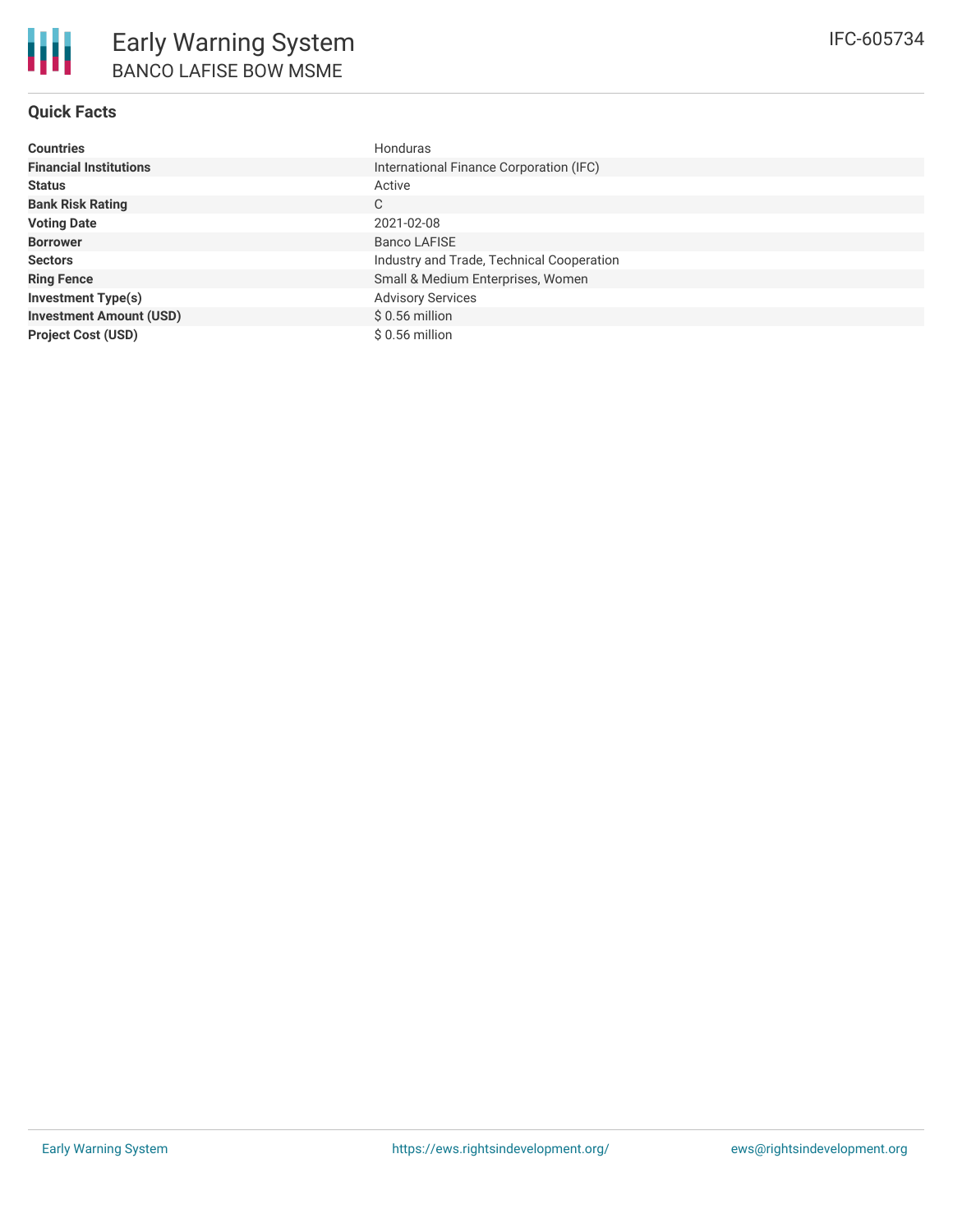

## **Project Description**

IFC will support the Client with the development of a comprehensive value proposition focusing on women-owned MSME and integrating the approach into the Client's business model.

The project is structured in four components:

COMPONENT 1: Conduct a MSME/WMSME Diagnostic

COMPONENT 2: Strengthen the MSME business model including women owned MSMEs

COMPONENT 3: Optimize credit risk process for the MSME/WMSME segment with a focus on loan origination

COMPONENT 4: Conduct a pilot using agile methodology

Throughout the project, the IFC team will support LAFISE in managing institutional change and in building capacity of its staff ensuring proper transfer of expertise and adoption of new processes and tools.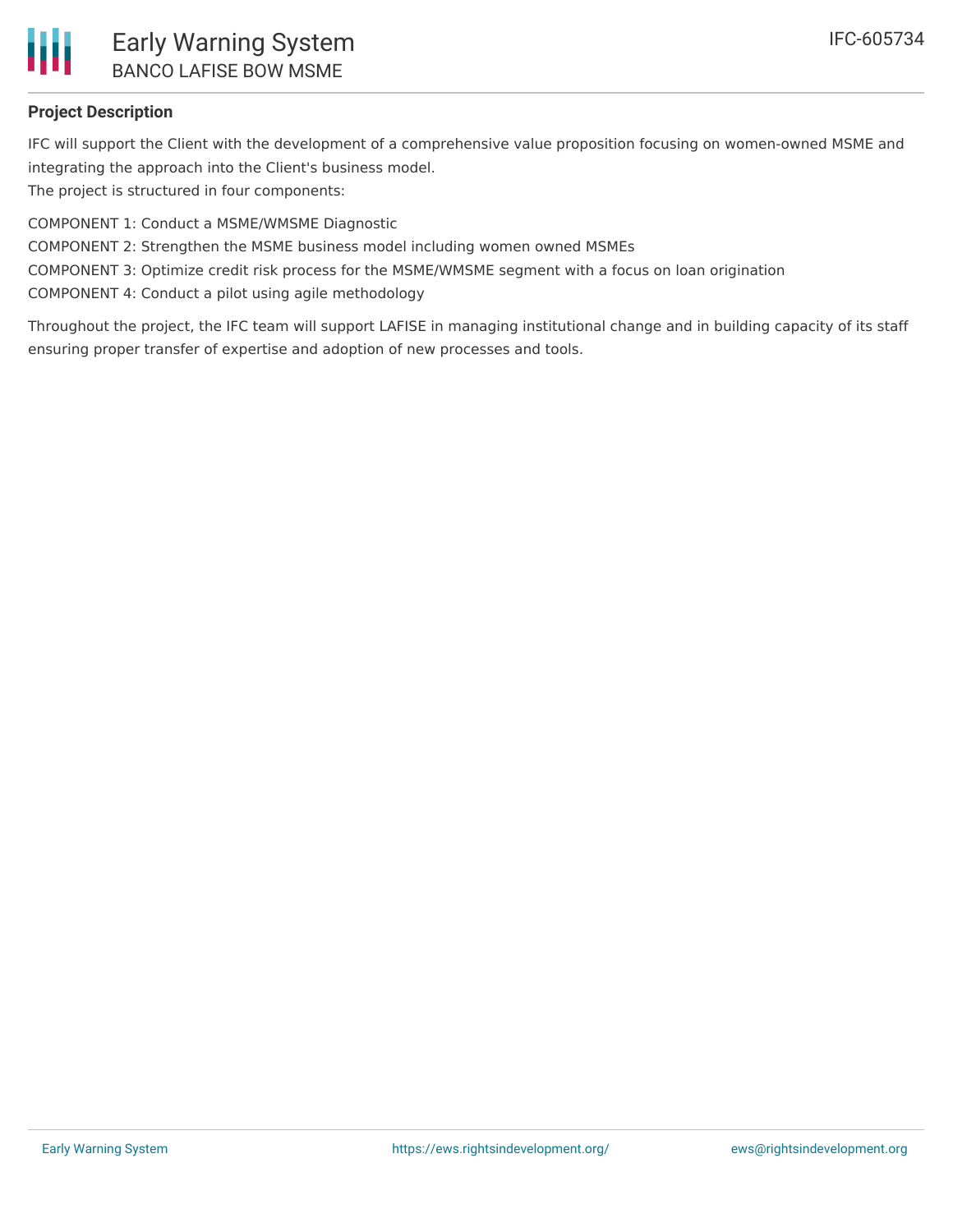### **Investment Description**

• International Finance Corporation (IFC)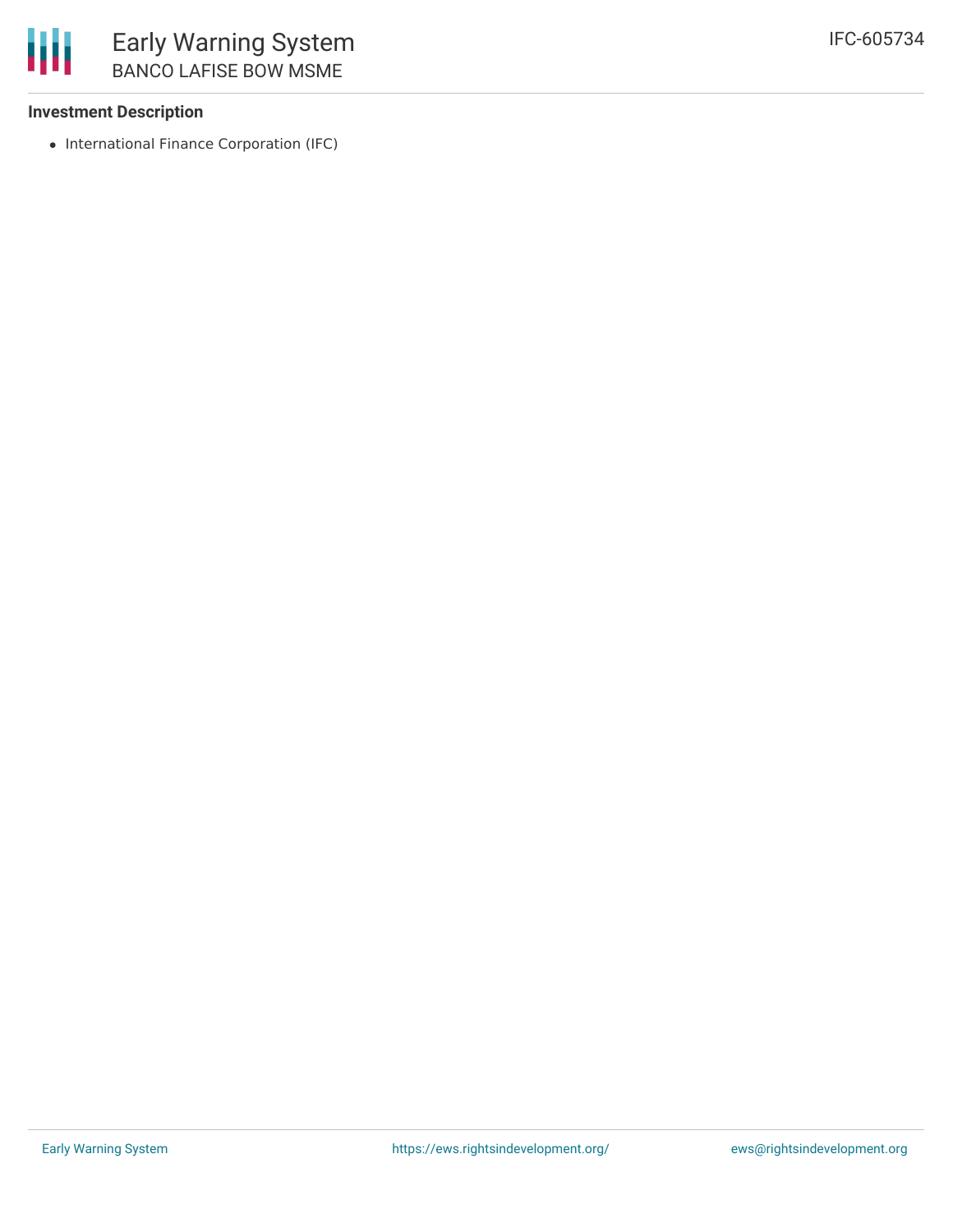

# Early Warning System BANCO LAFISE BOW MSME

| <b>Private Actor 1</b> | <b>Private Actor</b><br>' Role | <b>Private Actor</b><br>1 Sector | <b>Relation</b> | <b>Private Actor 2</b> | <b>Private Actor</b><br>2 Role | <b>Private Actor</b><br>2 Sector |  |
|------------------------|--------------------------------|----------------------------------|-----------------|------------------------|--------------------------------|----------------------------------|--|
|                        | $\overline{\phantom{0}}$       | $\overline{\phantom{a}}$         |                 | <b>Grupo LAFISE</b>    | Client                         | Finance                          |  |